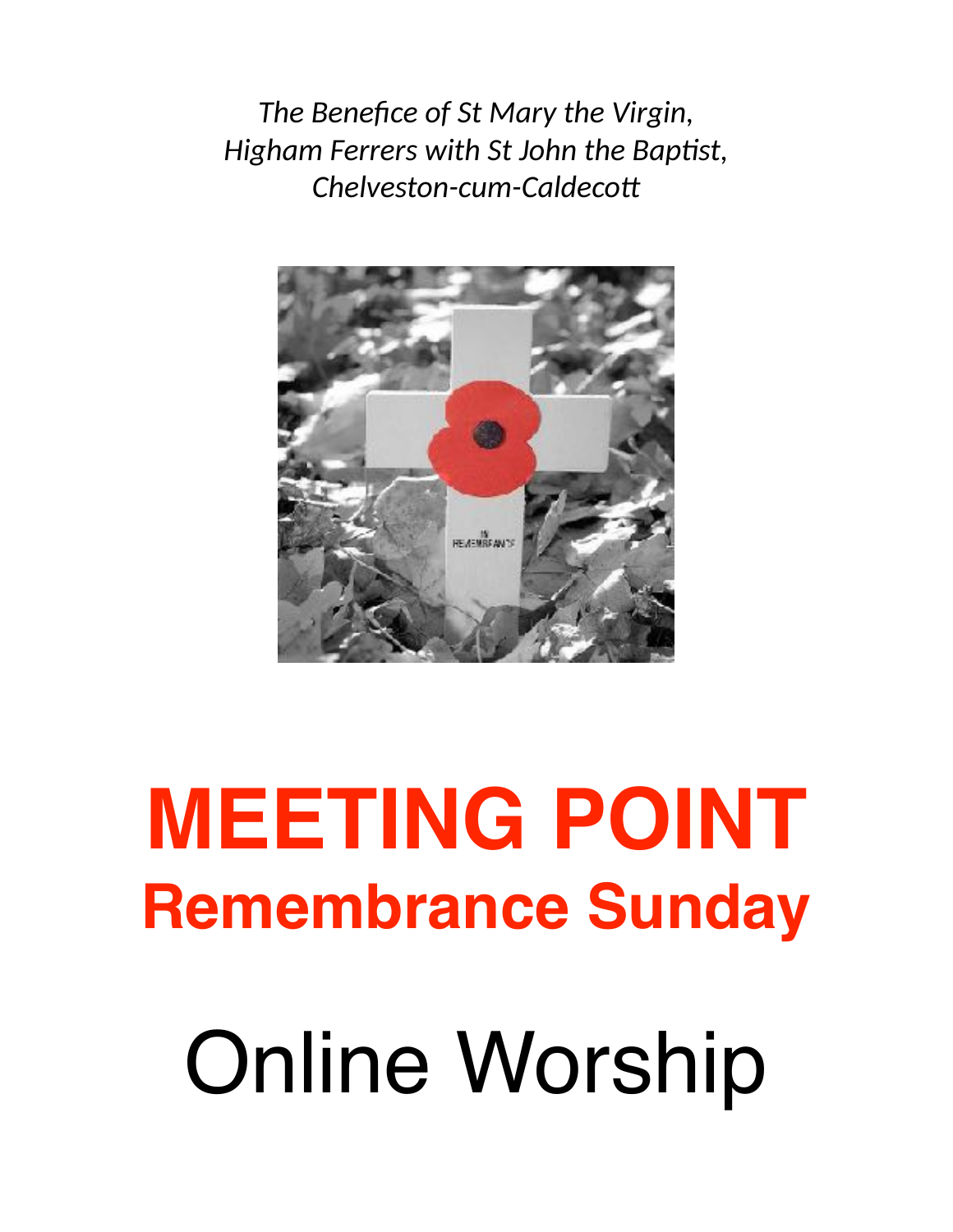

# *Welcome to our Online Worship –*  **Meeting Point**

*As Sunday Services now take place in our churches, our Online Worship continues in 'Meeting Point' – we are joined together as one worshipping family through our services at home and in church through the seasons of the* 

*Church Year and the themes of the Gospel. Sunday Meeting Point helps us deepen our faith as we explore readings from scripture and experiences from our day to day lives.*

*Today we reflect on the sacrifices of our armed forces, especially in the two World Wars*

Thanks to all who have made today's service possible including members of the Ministry Team and their families, Major Jake Baker, Cynthia Matthias and Richard Hall.

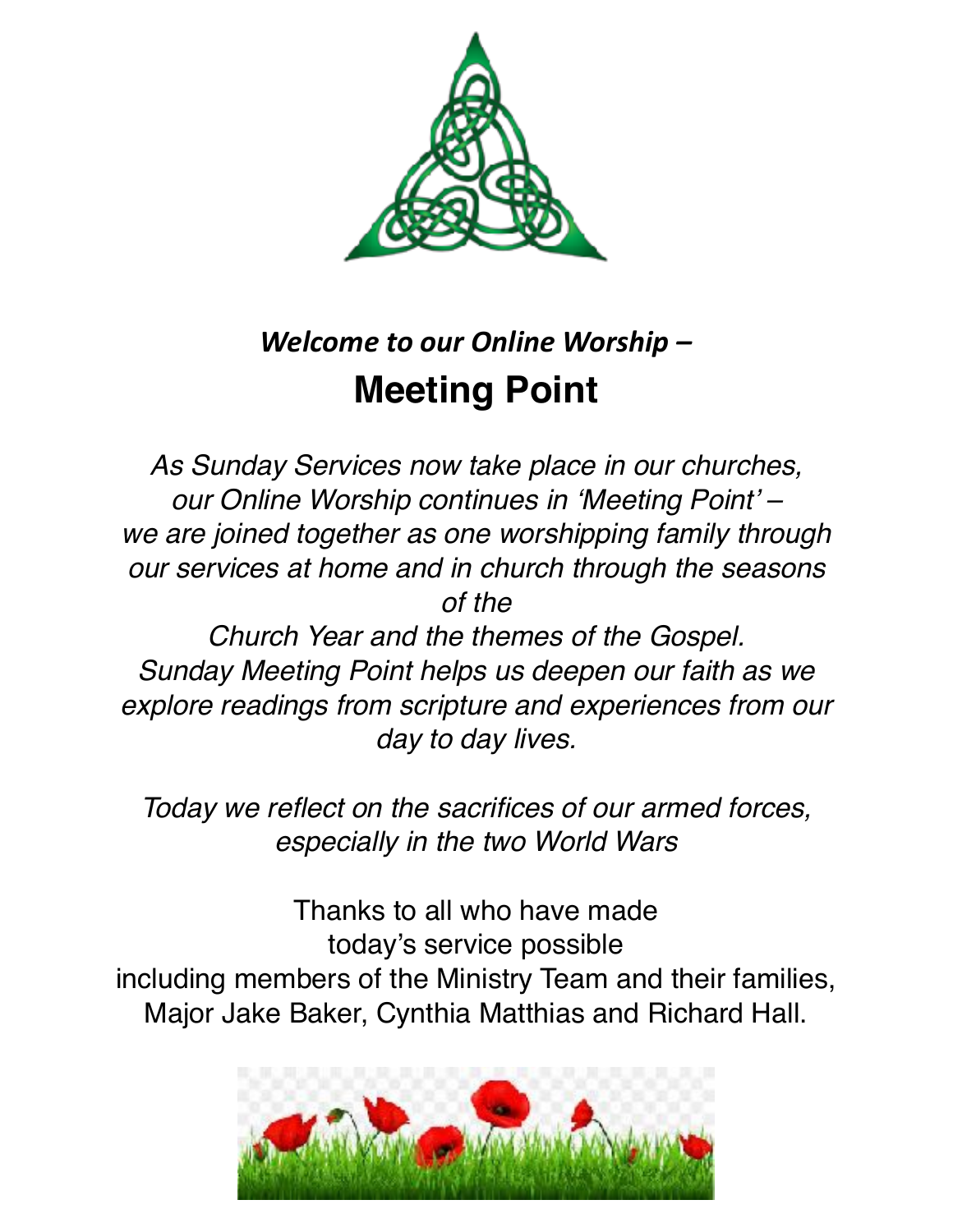## **The Welcome**

*Paul introduces today's service.*





#### *Poem – 'In Flanders Fields' by John McCrae 1919*

 *In Flanders Fields, the poppies blow Between the crosses, row on row, That mark our place; and in the sky The larks, still bravely singing, fly Scarce heard amid the guns below. We are the dead. Short days ago We lived, felt dawn, saw sunset glow, Loved and were loved, and now we lie, In Flanders fields.*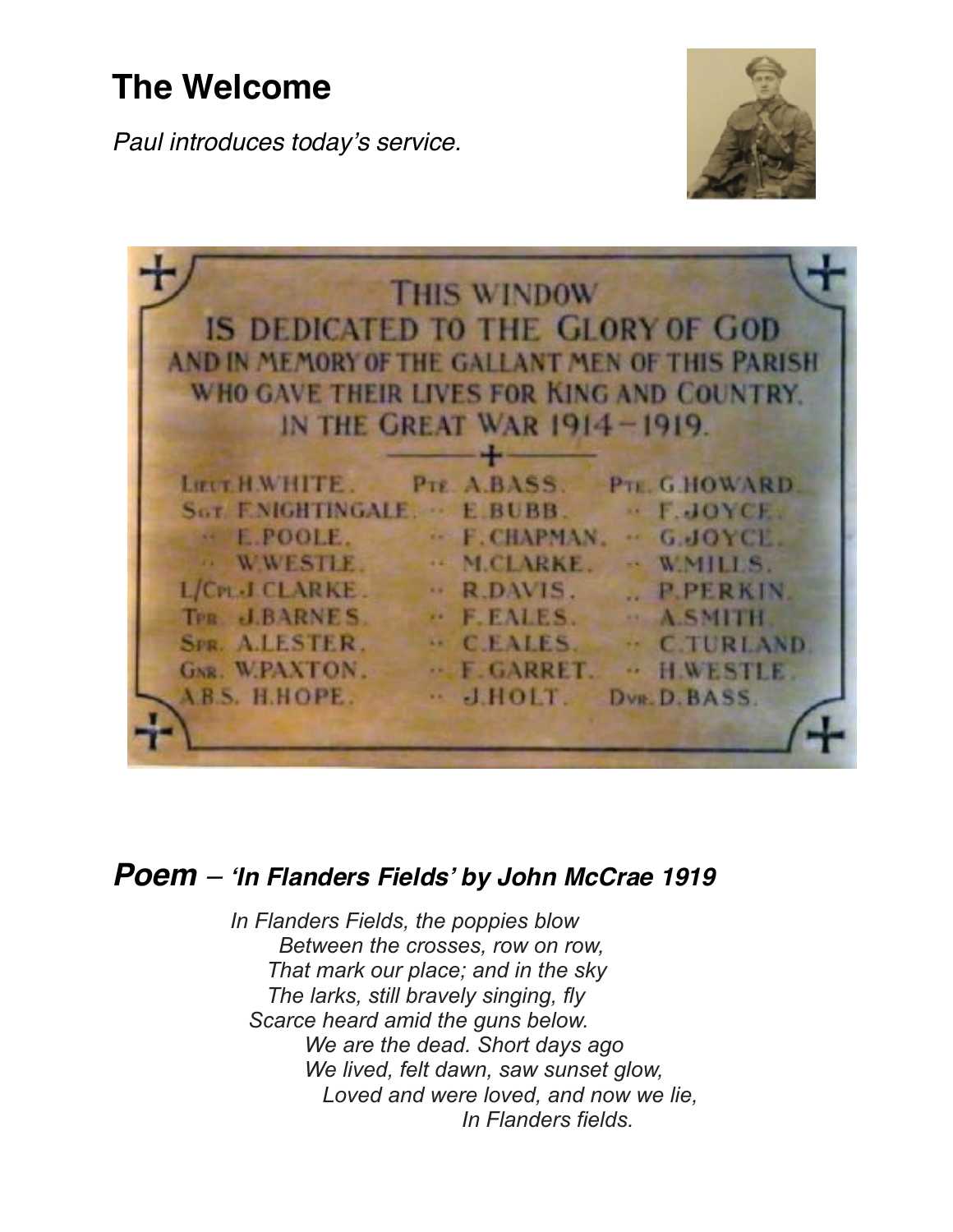*Take up our quarrel with the foe: To you from failing hands we throw The torch; be yours to hold it high. If ye break faith with us who die We shall not sleep, though poppies grow In Flanders fields.*



**HYMN - ALL MY HOPE ON GOD IS FOUNDED**  *Sung by the Choral Scholars fo St. Martin in the Fields*

**All my hope on God is founded; he doth still my trust renew, me through change and chance he guideth, only good and only true. God unknown, he alone calls my heart to be his own.** 

**Human pride and earthly glory, sword and crown betray his trust; what with care and toil he buildeth, tower and temple fall to dust. But God's power, hour by hour, is my temple and my tower.**

**God's great goodness aye endureth, deep his wisdom, passing thought: splendour, light and life attend him, beauty springeth out of naught. Evermore from his store newborn worlds rise and adore.**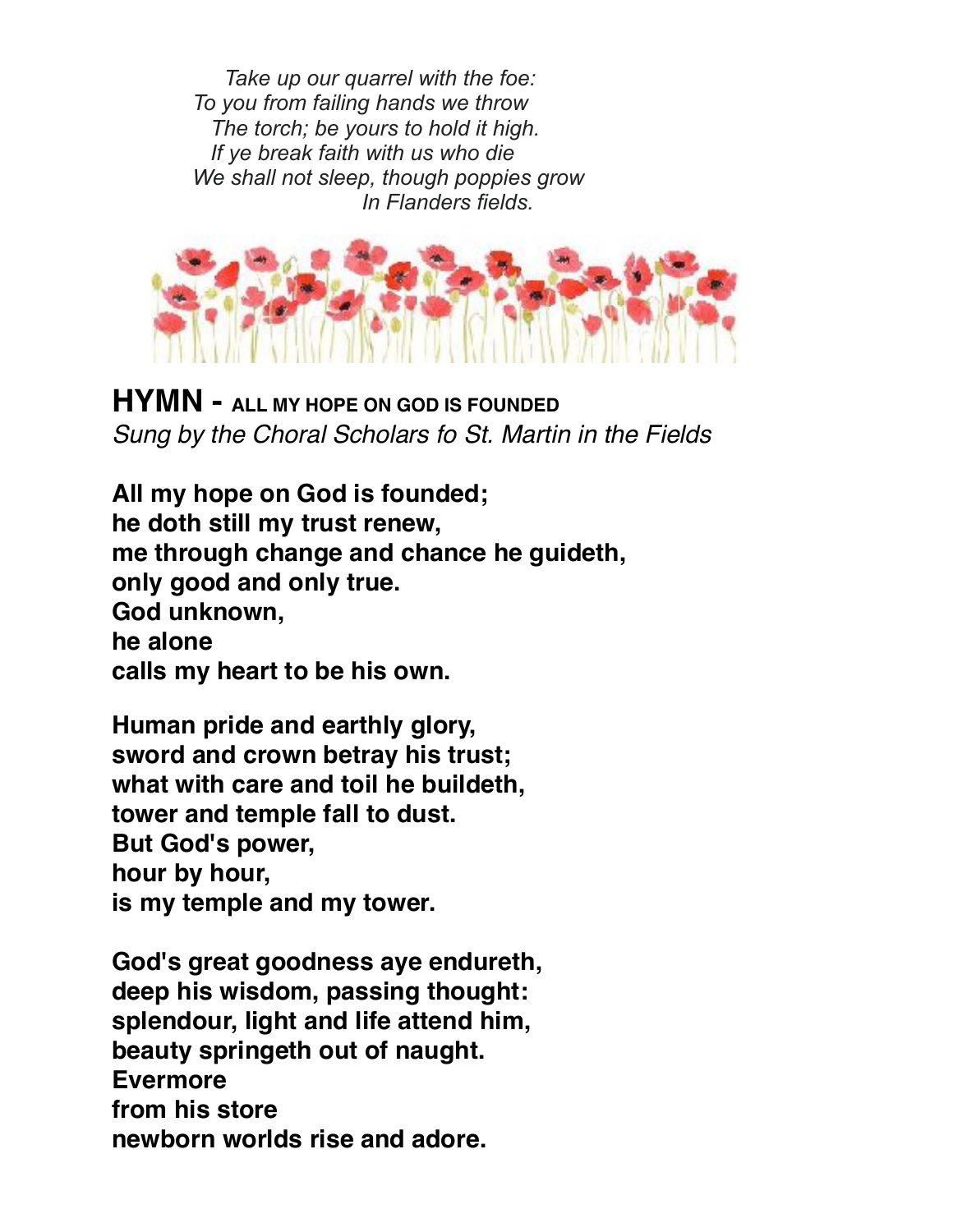**Daily doth the almighty Giver bounteous gifts on us bestow; his desire our soul delighteth, pleasure leads us where we go. Love doth stand at his hand; joy doth wait on his command.** 

**Still from man to God eternal sacrifice of praise be done, high above all praises praising for the gift of Christ this Son. Christ doth call one and all: ye who follow shall not fall.** 

*Robert Bridges (1844 - 1930)* 

#### *The Greeting* **Michelle & Chris**

We meet in the name of Jesus Christ. who died and was raised to the glory of God the Father. Grace and mercy be with you

*And also with you* 

Lord, ever watchful and faithful, we look to you to be our defence

and we lift our hearts to know your help;

through Jesus Christ our Lord. *Amen*

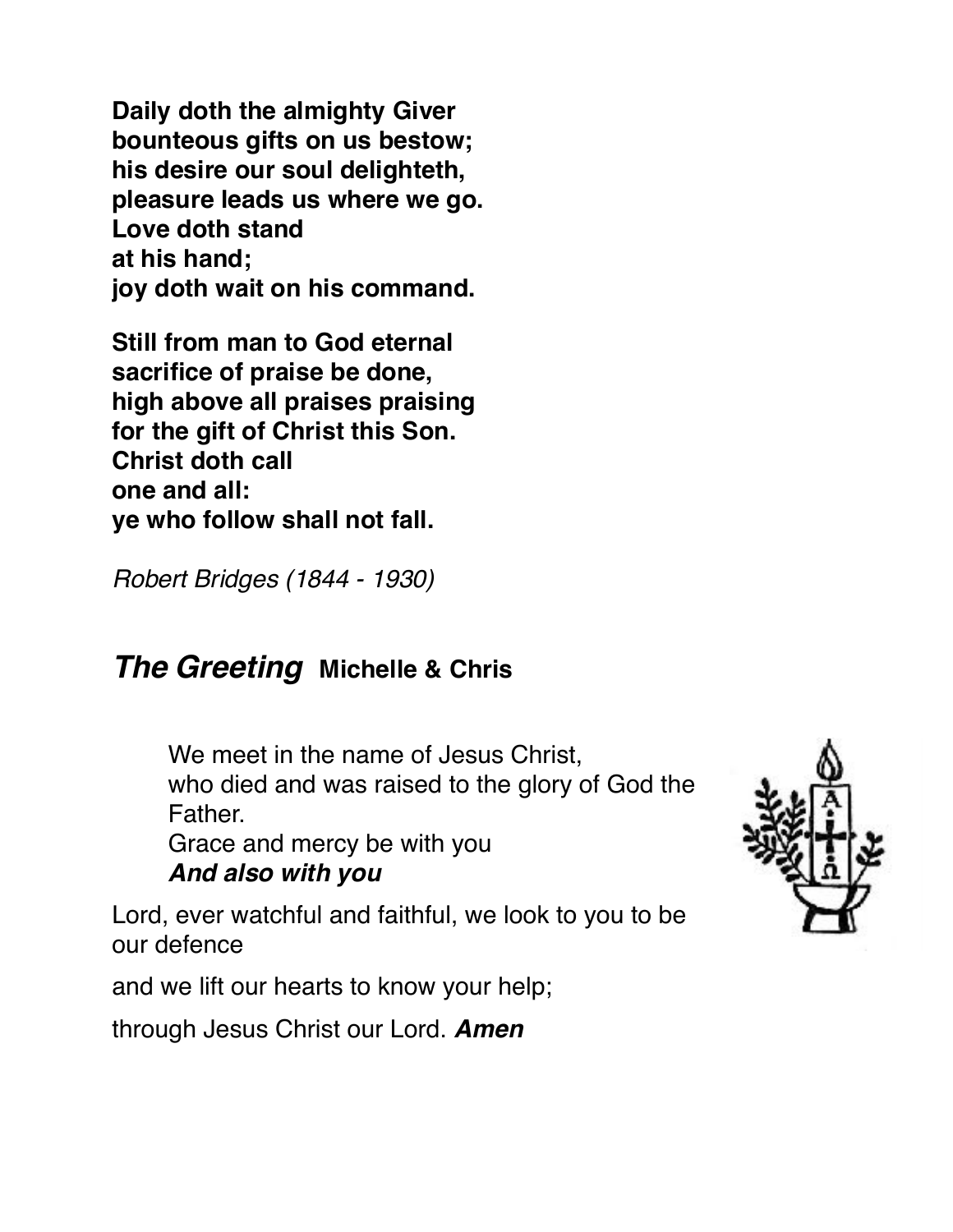### *Collect*

Lord of the nations, Saviour and judge of all: remove from human hearts all bitterness and hate, grant to those who have died in war your mercy and forgiveness and bring us all to the peace of your eternal Kingdom; through Jesus Christ our Lord, who suffered and died, and now lives and reigns with you and the Holy Spirit, one God, world without end. **Amen.**



#### *BIBLE READING John 15 : 9 - 17*

"As the Father has loved me, so have I loved you. Now remain in my love. If you keep my commands, you will remain in my love, just as I have kept my Father's commands and remain in his love. I have told you this so that my joy may be in you and that your joy may be complete. My command is this: Love each other as I have loved you. Greater love has no one than this: to lay down one's life for one's friends. You are my friends if you do what I command. I no longer call you servants, because a servant does not know his master's business. Instead, I have called you friends, for everything that I learned from my Father I have made known to you. You did not choose me, but I chose you and appointed you so that you might go and bear fruit—fruit that will last—and so that whatever you ask in my name the Father will give you. This is my command: Love each other.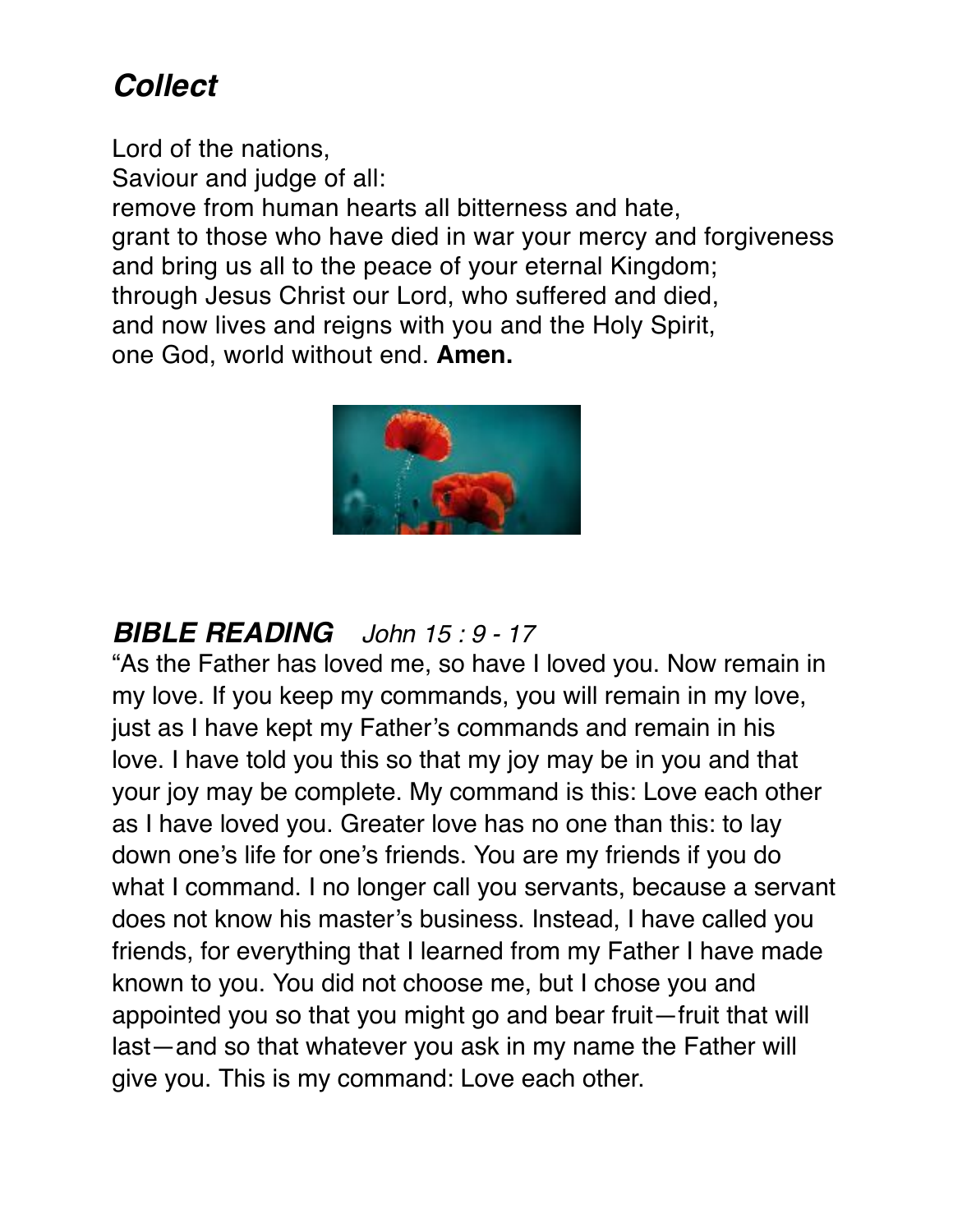#### *Hymn*

**Eternal Father, strong to save, Whose arm hath bound the restless wave, Who bid'st the mighty ocean deep Its own appointed limits keep; O hear us when we cry to Thee, For those in peril on the sea.** 

**O Saviour whose almighty word the winds and waves submissive heard, who walkedst on the foaming deep, And calm amidst its rage didst sleep; O hear us when we cry to Thee, For those in peril on the sea.** 

**O Sacred Spirit, Who didst brood Upon the chaos dark and rude, And bid its angry tumult cease, and gavest light and life and peace; O hear us when we cry to Thee, For those in peril on the sea!** 

**O Trinity of love and power, Our brethren shield in danger's hour; From rock and tempest, fire and foe, Protect them wheresoe'er they go; Thus evermore shall rise to Thee Glad hymns of praise from land and sea.**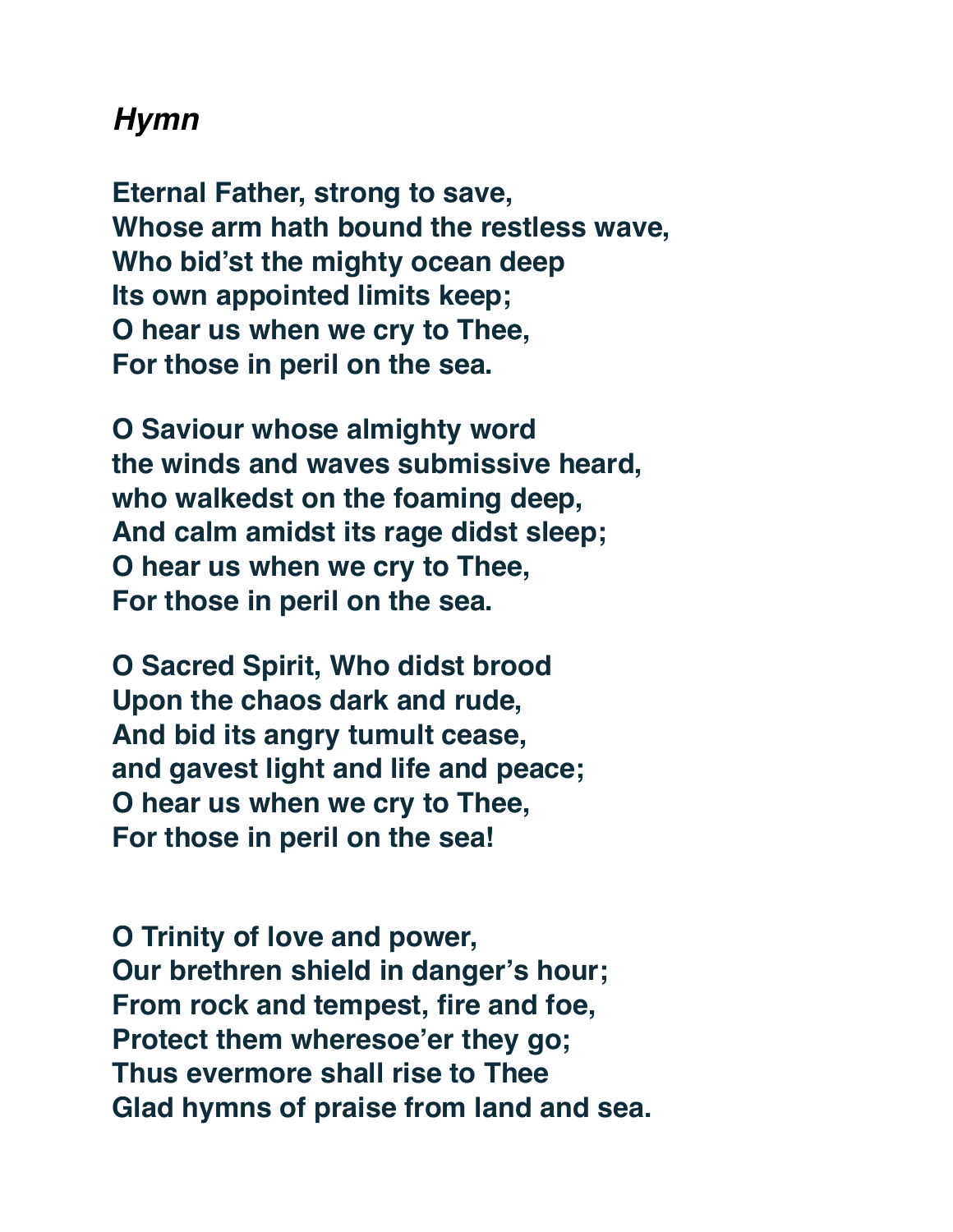#### *Reflection - Paul*

*ANTHEM* – *Rest in peace and rise in glory (Rev. Peter Skellern 1947 – 2017)* 

> For all who need comfort, for all those who mourn

All those whom we cherished will be reborn

All those whom we love but see no more

They are not perished, but gone before And lie in the tender arms of he Who died for us all to set us free From hatred and anger and cruel tyranny

May they rest in peace, and rise in glory



Lord give me wisdom to comprehend Why I survive and not my friend And teach me compassion so I may live All my enemies to forgive

All suffering and sorrow will be no more They'll vanish like shadows at heaven's door All anguish and grieving will one day be healed When all of God's purpose will be revealed Though now for a season lost from sight The innocent slain in the blindness of right Are now in the warmth of God's glorious light Where they rest in peace, and rise in glory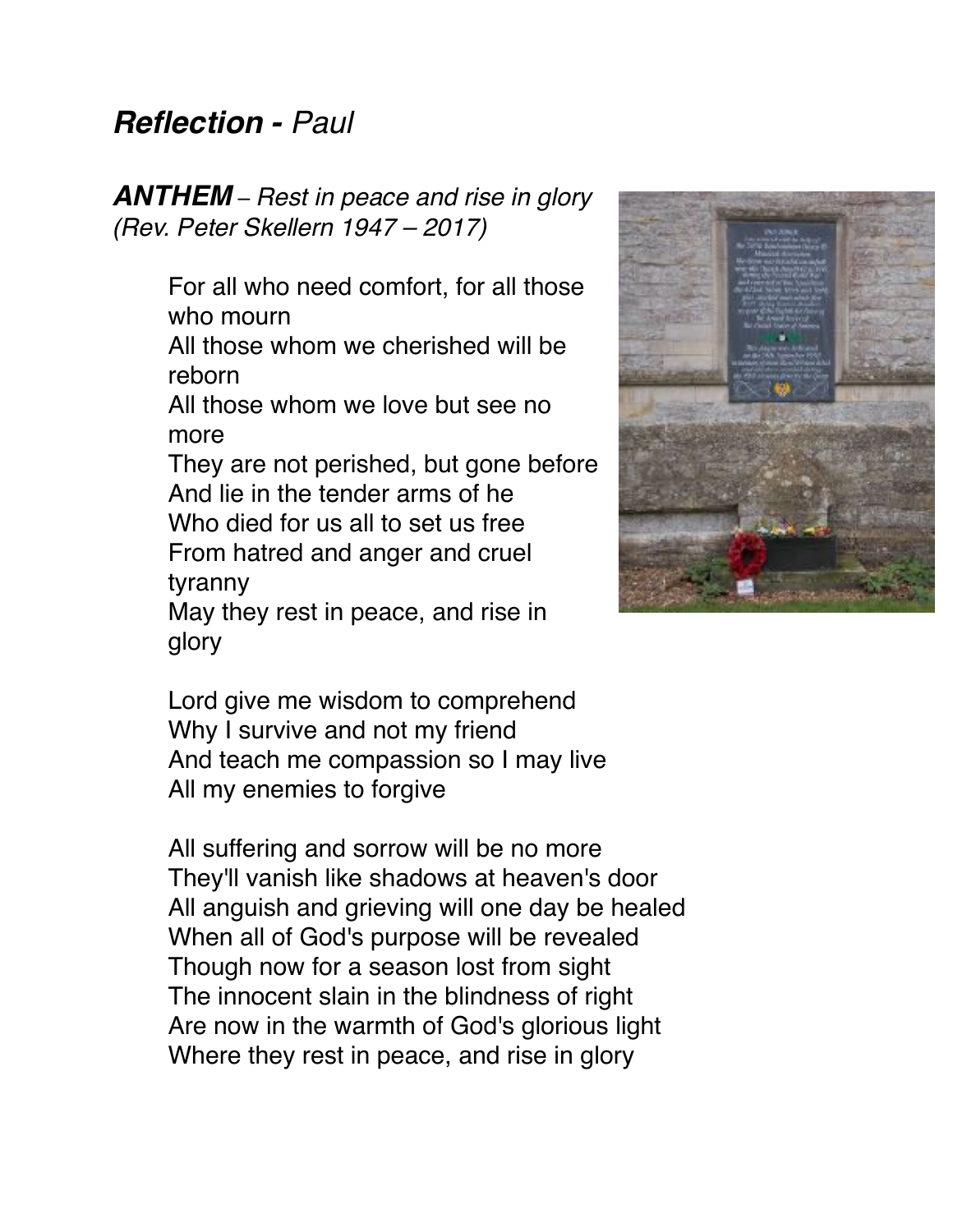*MAJOR JAKE BAKER* **–** An army veteran from Rushden with 42 years service reflects on his experiences and his memories on Remembrance Sunday.



*HYMN* **-** *O GOD OUR HELP IN AGES PAST* 

**O God, our help in ages past, our hope for years to come, our shelter from the stormy blast, and our eternal home;** 

**Under the shadow of thy throne thy saints have dwelt secure; sufficient is thine arm alone, and our defence is sure.**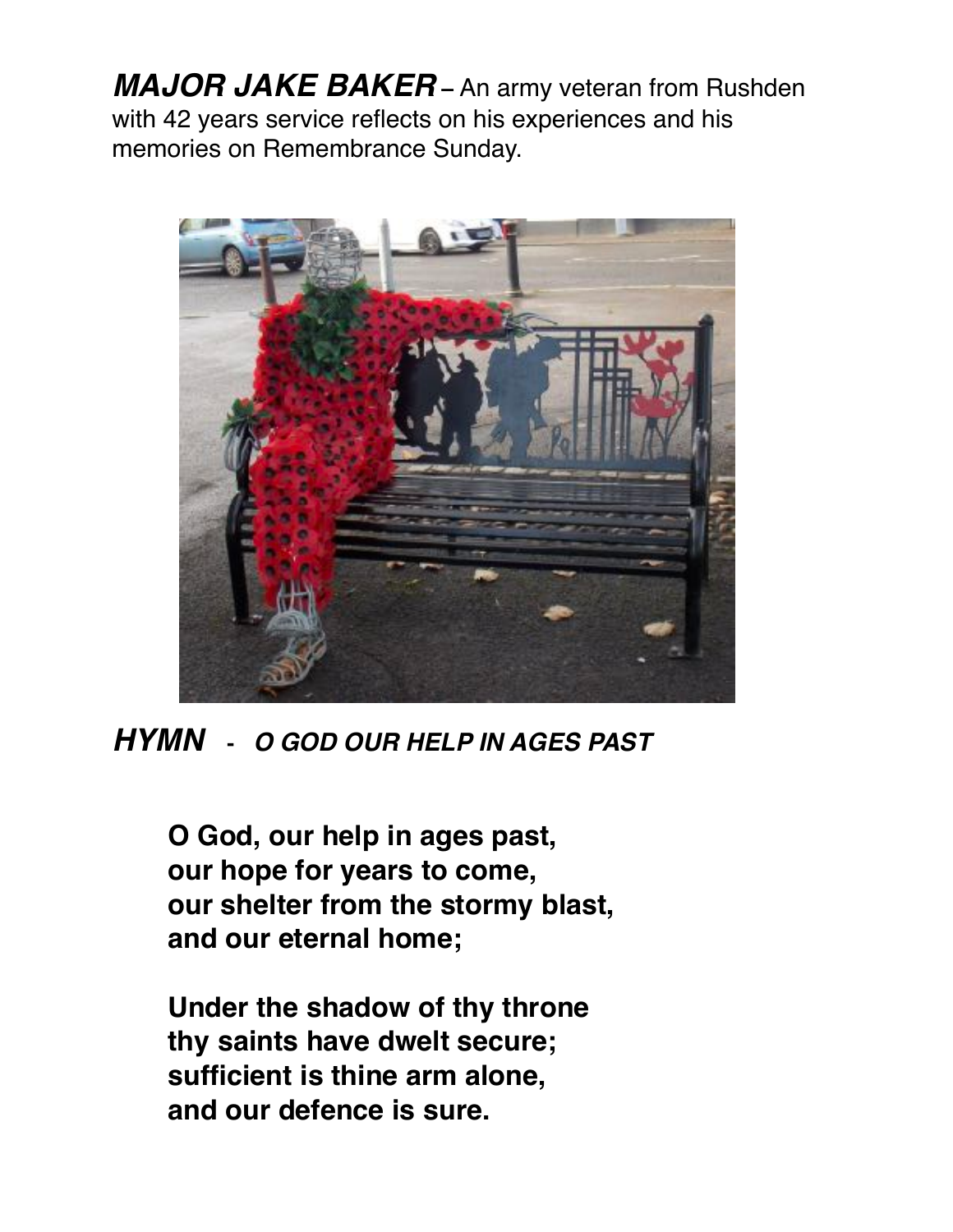**Before the hills in order stood, or earth received her frame, from everlasting thou art God, to endless years the same.** 

**A thousand ages in thy sight are like an evening gone; short as the watch that ends the night before the rising sun.** 

**Time, like an ever-rolling stream, bears all its sons away; they fly forgotten, as a dream dies at the opening day.** 

**O God, our help in ages past, our hope for years to come, be thou our guard while troubles last, and our eternal home.**



*Act of Remembrance – led by Michelle and Richard Hall*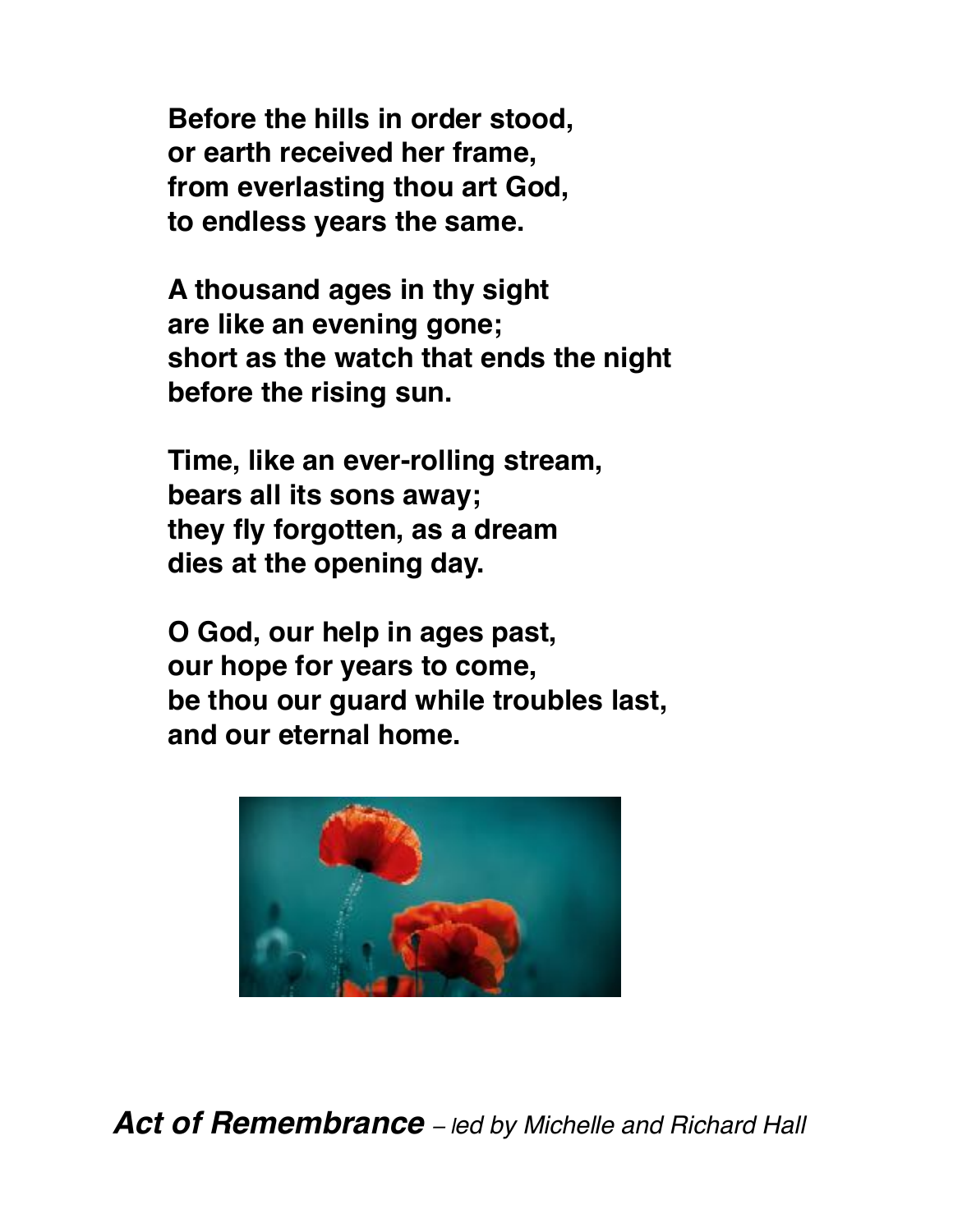As we meet in the presence of God,

we commit ourselves to work in penitence and faith for reconciliation between the nations,

that all people may, together, live in freedom, justice and peace.

We pray for all who in bereavement, disability and pain continue to suffer the consequences of fighting and terror. We remember now with thanksgiving and sorrow those whose lives,

in world wars and conflicts past and present, have been given and taken away.

*In a moment of silence, we give thanks for those from our local communities who have fallen in conflict, whose memory we cherish and whose sacrifice we remember.* 

They shall not grow old as we that are left grow old. Age shall not weary them, not the years condemn. At the going down of the sun and in the morning, we will remember them.

#### **We will remember them.**

*The Last Post is sounded* 

*We keep silence* 

*The Reveille is sounded*

#### *Kohima Epitaph*

When you go home tell them of us and say "For your tomorrow, we gave our today."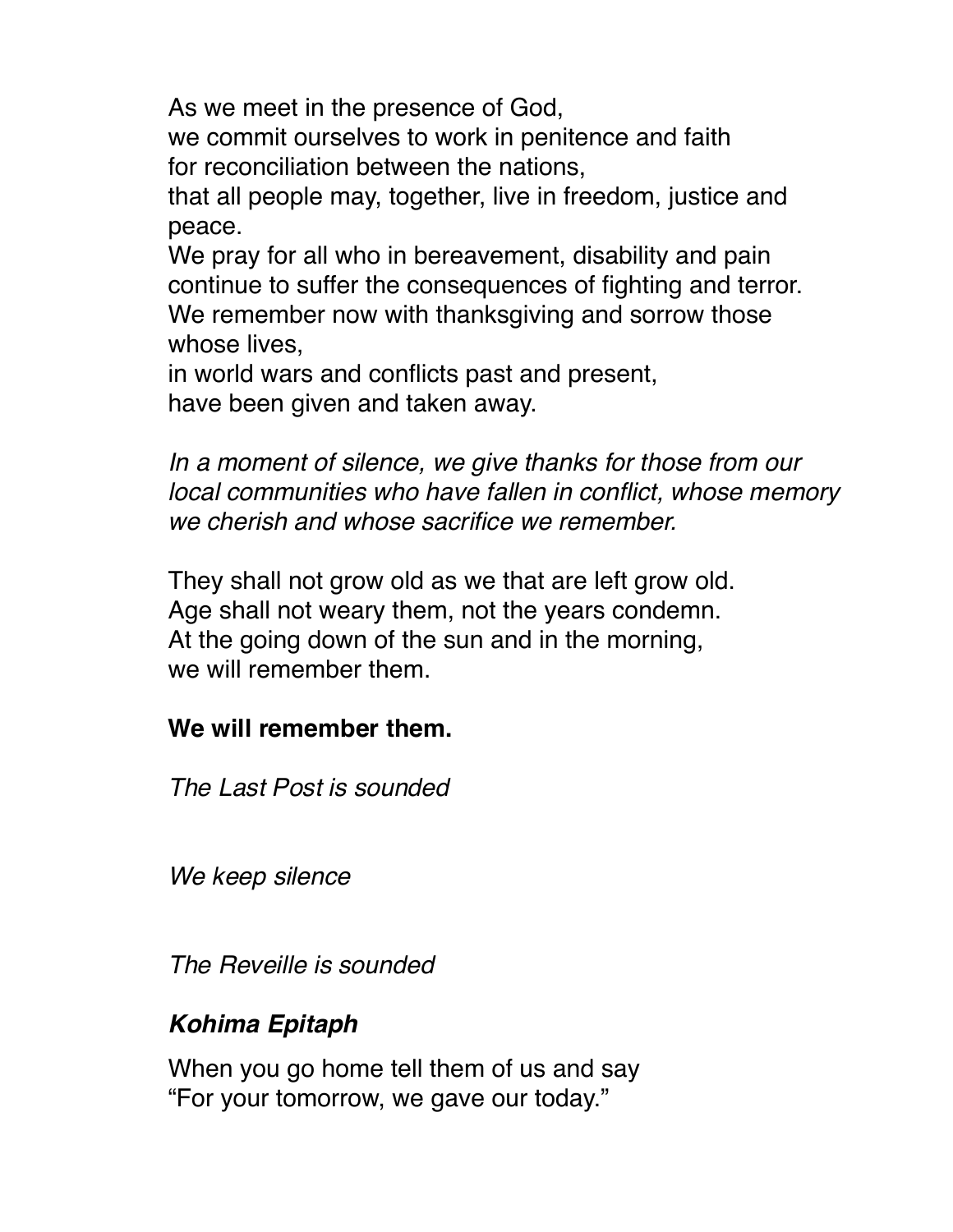Ever-living God, we remember those whom you have gathered from the storm of war into the peace of your presence; may that same peace calm our fears, bring justice to all peoples and establish harmony among the nations, through Jesus Christ our Lord. **Amen.**



*Responding in Hope and Commitment – led by Michelle* 

Let us commit ourselves to responsible living and faithful service.

Will you strive for all that makes for peace? **We will**

Will you seek to heal the wounds of war? **We will**

Will you work for a just future for all humanity? **We will**

Merciful God, we offer to you the fears in us that have not yet been cast out by love: may we accept the hope you have placed in the hearts of all people, and live lives of justice, courage and mercy; through Jesus Christ our Lord. **Amen**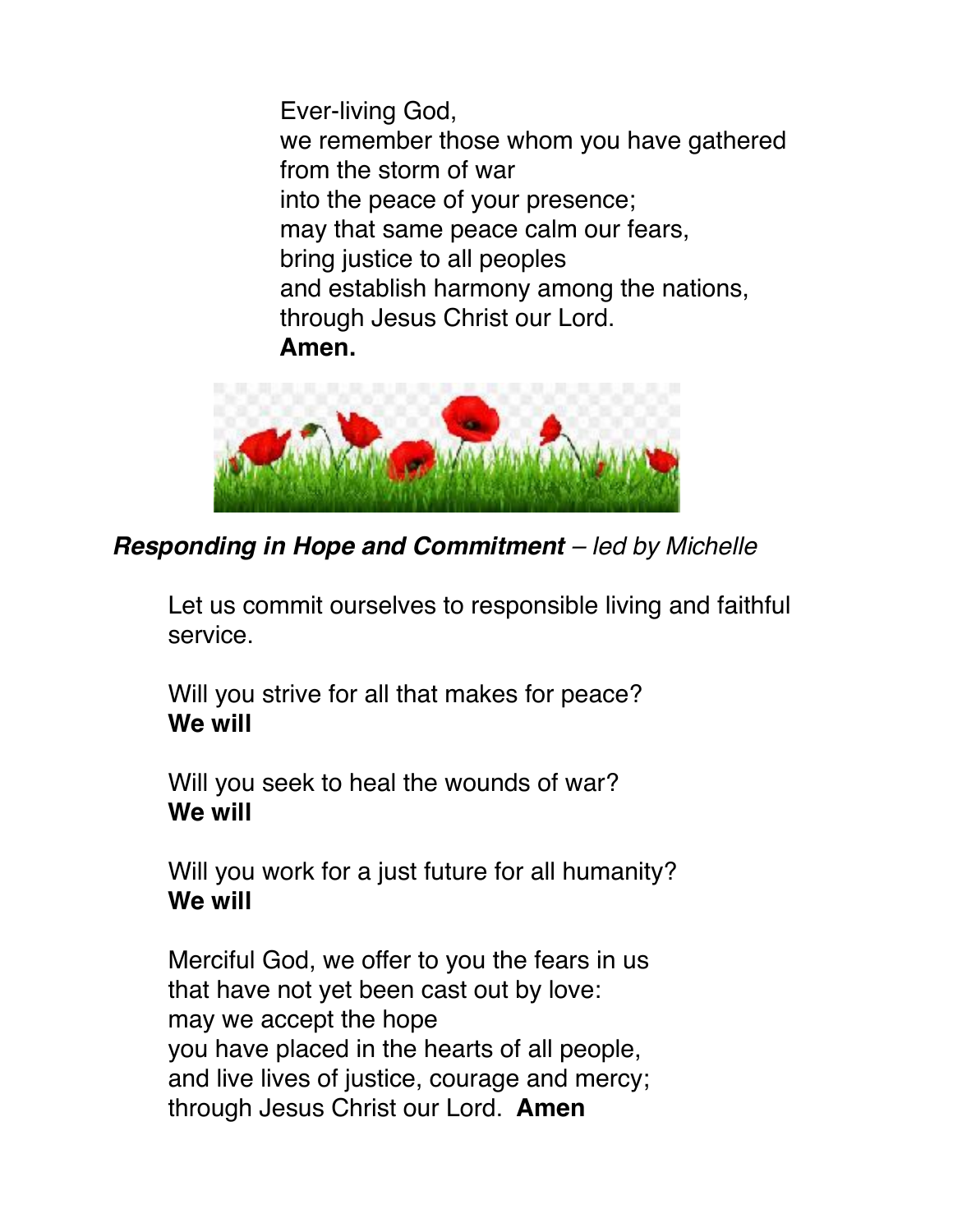#### *The National Anthem*

**God save our gracious Queen, long live our noble Queen, God save the Queen. send her victorious, happy and glorious, long to reign over us: God save the Queen.** 



*Royal British Legion* 

#### *THE BLESSING MICHELLE*

May the God of peace, who brought again from the dead our Lord Jesus Christ, that great shepherd of the sheep, comfort and assure you of his love in this world and the next; and the blessing of God almighty, the Father, the Son and the Holy Spirit, be among you and remain with you always. *AMEN* 

Go in peace to love your neighbour. Go in power to work for reconciliation. Go in hope to proclaim the resurrection. *AMEN*

#### *FANFARE* **- "SUNSET"**